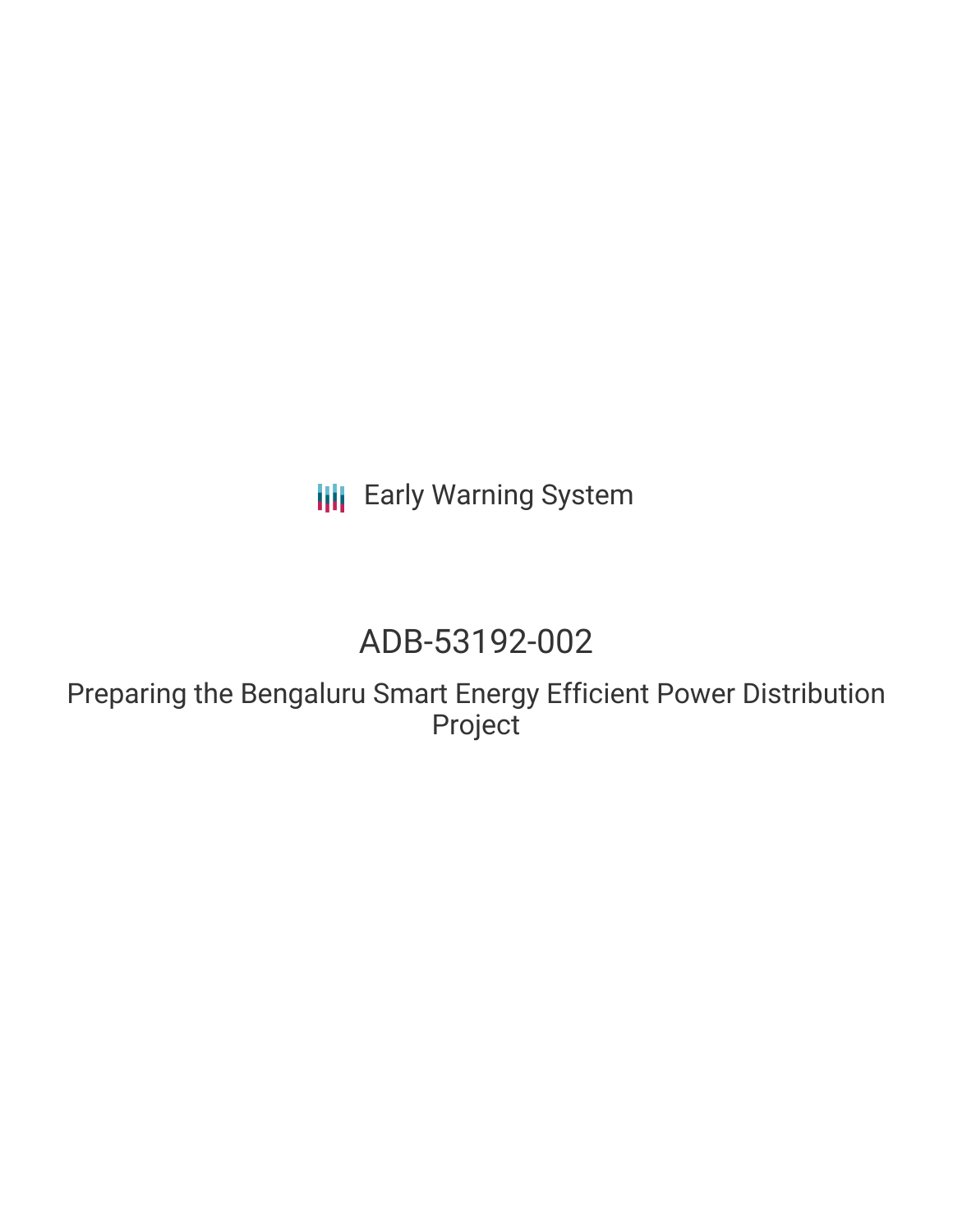

#### **Quick Facts**

| <b>Countries</b>               | India                         |
|--------------------------------|-------------------------------|
| <b>Financial Institutions</b>  | Asian Development Bank (ADB)  |
| <b>Status</b>                  | Active                        |
| <b>Bank Risk Rating</b>        | U                             |
| <b>Voting Date</b>             | 2019-10-21                    |
| <b>Borrower</b>                | Government of India           |
| <b>Sectors</b>                 | Energy, Technical Cooperation |
| <b>Investment Type(s)</b>      | Grant                         |
| <b>Investment Amount (USD)</b> | \$0.23 million                |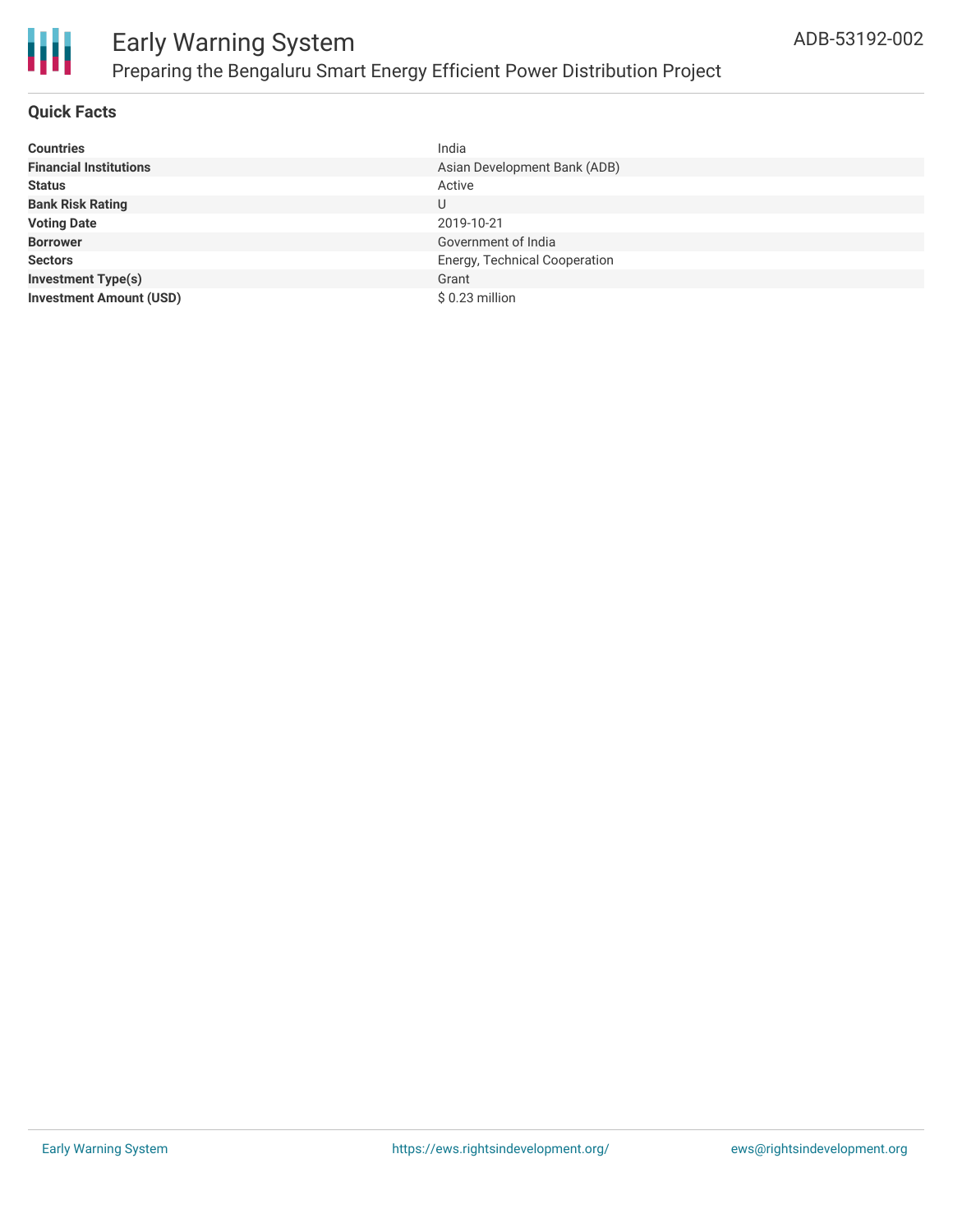

#### **Project Description**

According to the bank website, "The government will provide counterpart support in the form of counterpart staff, office, secretarial assistance, domestic transportation, and other in-kind contributions. The government was informed that approval of the TA does not commit ADB to finance any ensuing project. ADB will administer the TA, and will select, supervise and evaluate consultants. ADB will oversight the TA implementation and communicate with consultants and concerned stakeholders."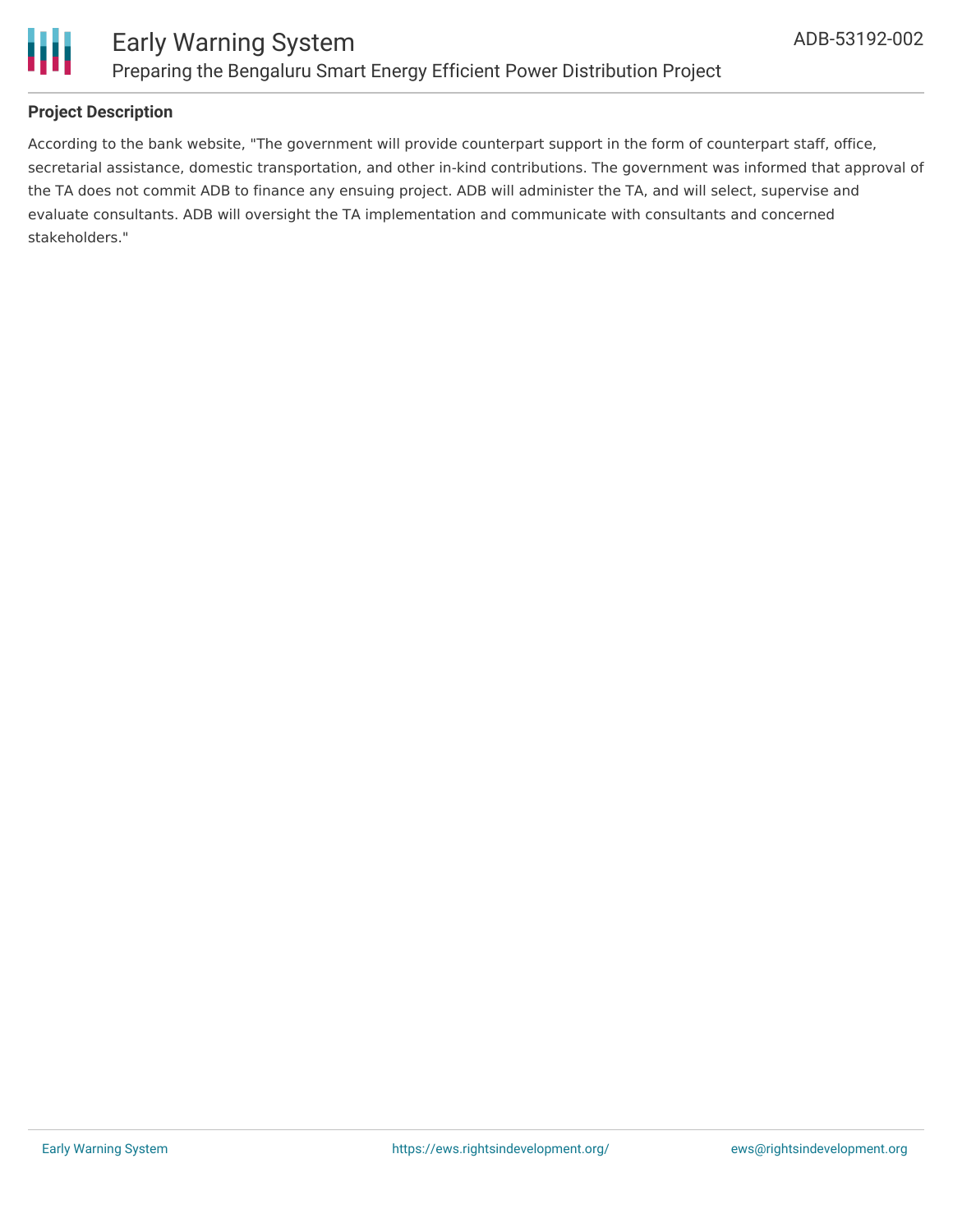

#### **Investment Description**

Asian Development Bank (ADB)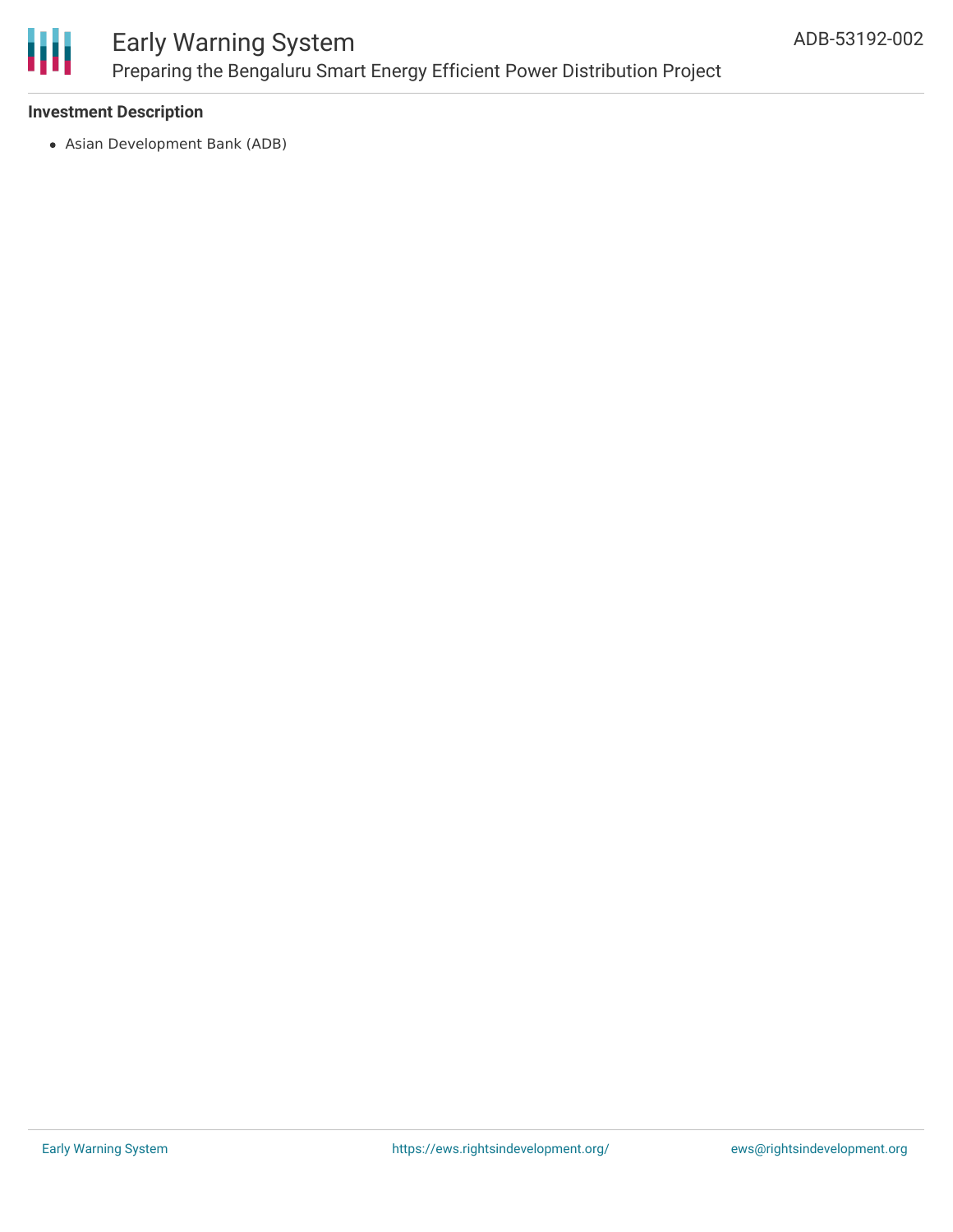

#### **Contact Information**

Responsible ADB Officer Takayuki Sugimoto Responsible ADB Department South Asia Department Responsible ADB Division Energy Division, SARD Executing Agencies Asian Development Bank 6 ADB Avenue, Mandaluyong City 1550, Philippines

#### **ACCOUNTABILITY MECHANISM OF ADB**

The Accountability Mechanism is an independent complaint mechanism and fact-finding body for people who believe they are likely to be, or have been, adversely affected by an Asian Development Bank-financed project. If you submit a complaint to the Accountability Mechanism, they may investigate to assess whether the Asian Development Bank is following its own policies and procedures for preventing harm to people or the environment. You can learn more about the Accountability Mechanism and how to file a complaint at: <http://www.adb.org/site/accountability-mechanism/main>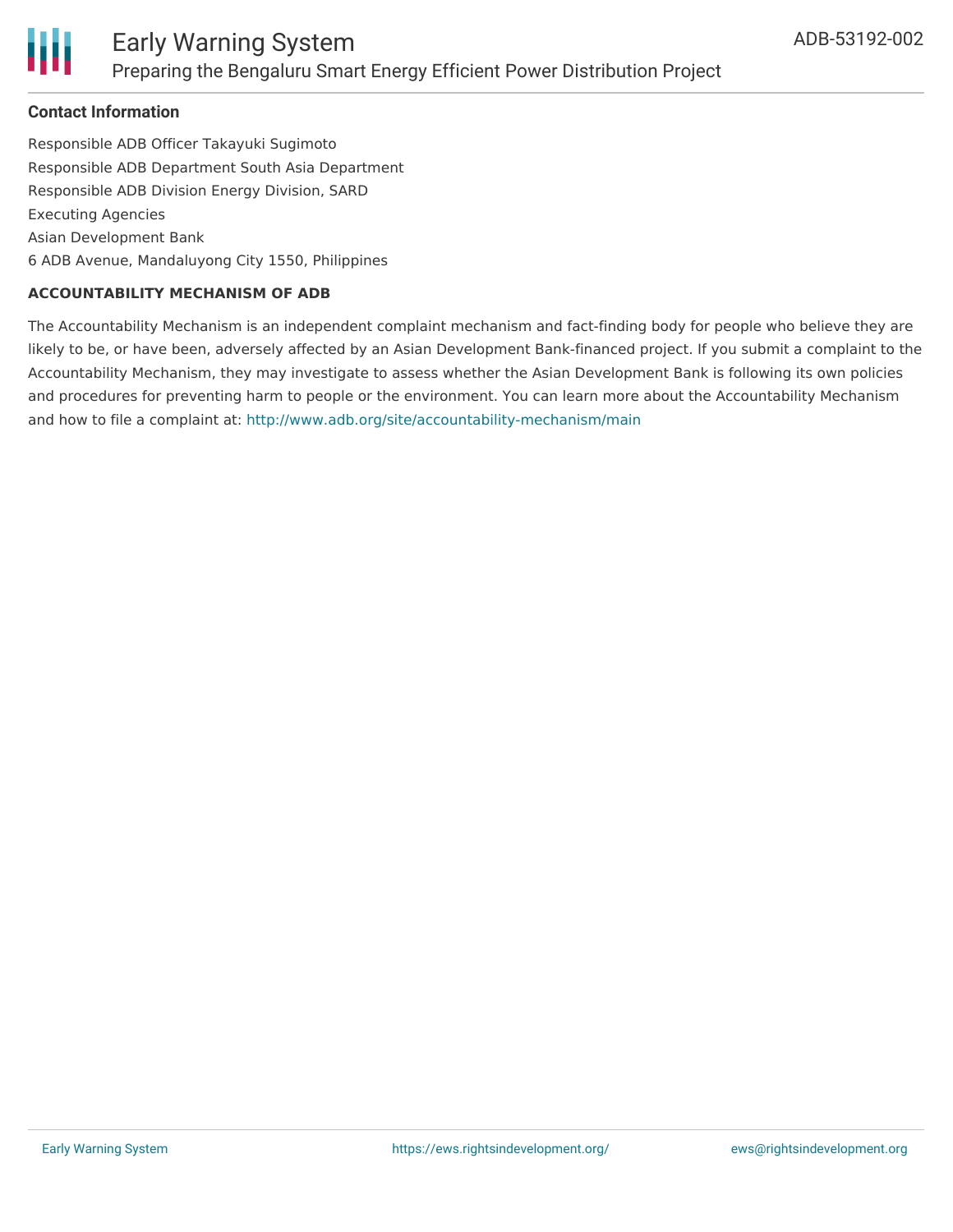

#### **Bank Documents**

• Project [Disclosure](https://ewsdata.rightsindevelopment.org/files/documents/02/ADB-53192-002.pdf) PDF [\[Original](https://www.adb.org/printpdf/projects/53192-002/main) Source]